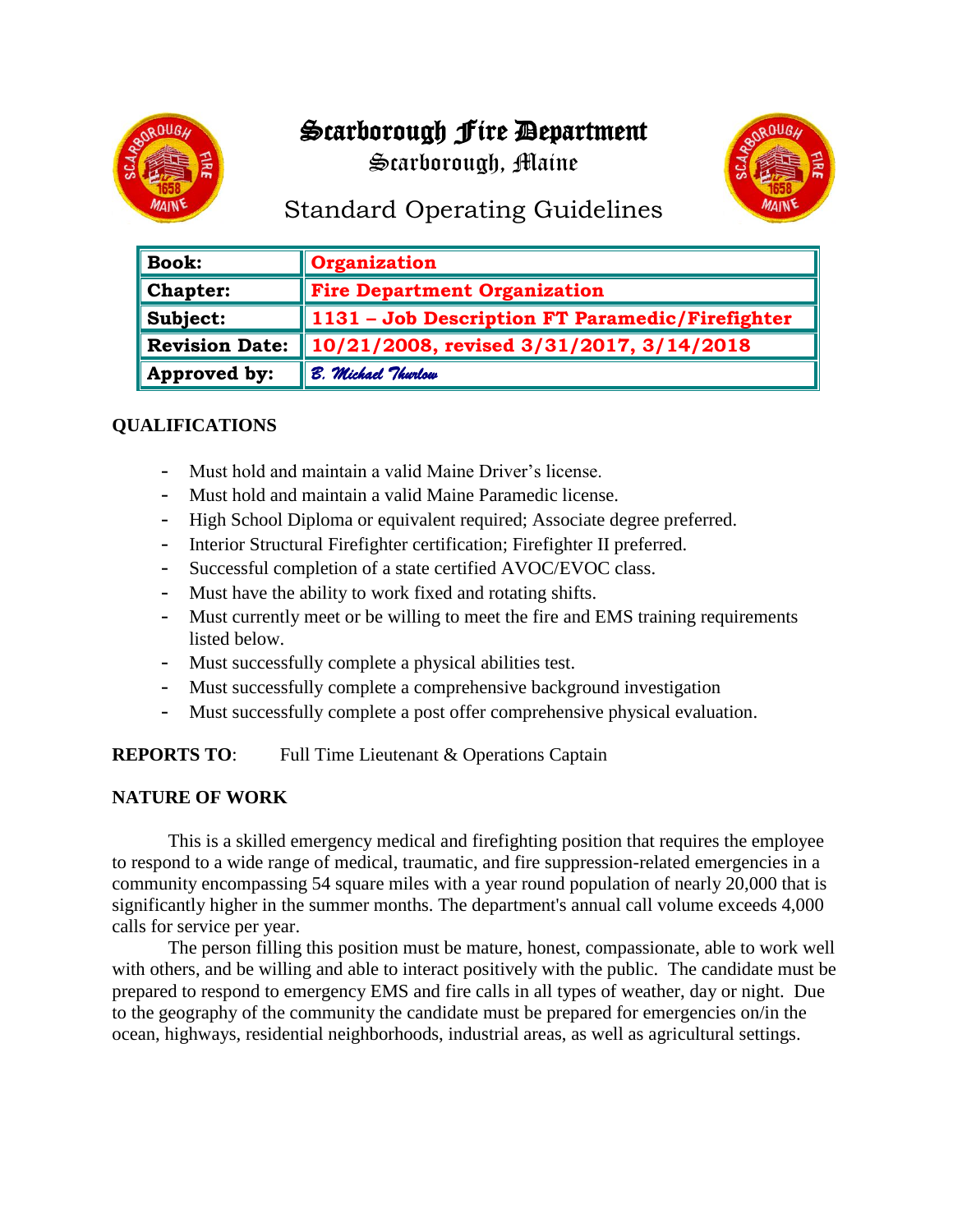#### 1131 – Job Description Full Time Paramedic Firefighter – Page 2.

The person filling this position will become involved in station duties, public education, in-house education for the professional development of our personnel, equipment and apparatus maintenance, disinfecting and cleaning of equipment and apparatus, computer related reports and assignments, and a variety of other tasks that may be assigned by the Fire Chief or his designee.

The person filling this position must be:

- ➢ Knowledgeable in current BLS and ALS standards as outlined in state and local protocols
- ➢ Knowledgeable and proficiently skilled in all fire suppression related techniques as outlined within
- ➢ Proficiently skilled in all invasive and non invasive techniques that may be performed by a Maine licensed Paramedic
- $\triangleright$  In good physical and mental condition
- ➢ Able to develop a rapport with a vast cross section of coworkers including call members, student firefighters, part-time and full-time firefighters and EMS personnel, local and state police officers, and hospital staff all with varying levels of training and experiences.

### **ILLUSTRATIVE EXAMPLES OF WORK REQUIREMENTS**

- ➢ Provide primary patient assessment, treatment, and transport at both the BLS and ALS level of a Maine licensed Paramedic on any call for emergency medical service in the Town of Scarborough and its mutual aid communities.
- ➢ Perform effective triage, treatment, and transport of victims involved in an MCI event.
- ➢ Be knowledgeable in and adhere to State and local EMS protocols as well as department and company Standard Operating Procedures, Guidelines, and General Orders.
- ➢ Exercise sound judgment with respect to all matters involving patient and responder safety including but not limited to; emergency vehicle operations, scene safety, injury prevention, infection controls, etc.
- ➢ Perform fire suppression activities as required including but not limited to suppression, ventilation, forcible entry, search & rescue, overhaul, and managing a rehab division.
- ➢ Perform station duties, equipment and apparatus maintenance checks, hydrant shoveling, hose testing, and a variety of other assignments as part of the team as assigned.
- ➢ Maintain a willingness to learn and employ additional skills and techniques as needed.
- ➢ Learn and maintain up-to-date knowledge of the location of streets, principal buildings and geographic features of the Town of Scarborough.
- ➢ Effectively receive, process, relay, and follow both oral and written instructions.
- ➢ Comply with all Department training requirements.
- ➢ Establish and maintain effective working relationships with other employees (call, parttime, full-time and students), supervisors, other departments, agencies, and the public we serve.
- ➢ Safely operate all types of ambulances and fire apparatus under both routine and emergency response in all types of conditions.
- ➢ Attend and participate in scheduled staff meetings.